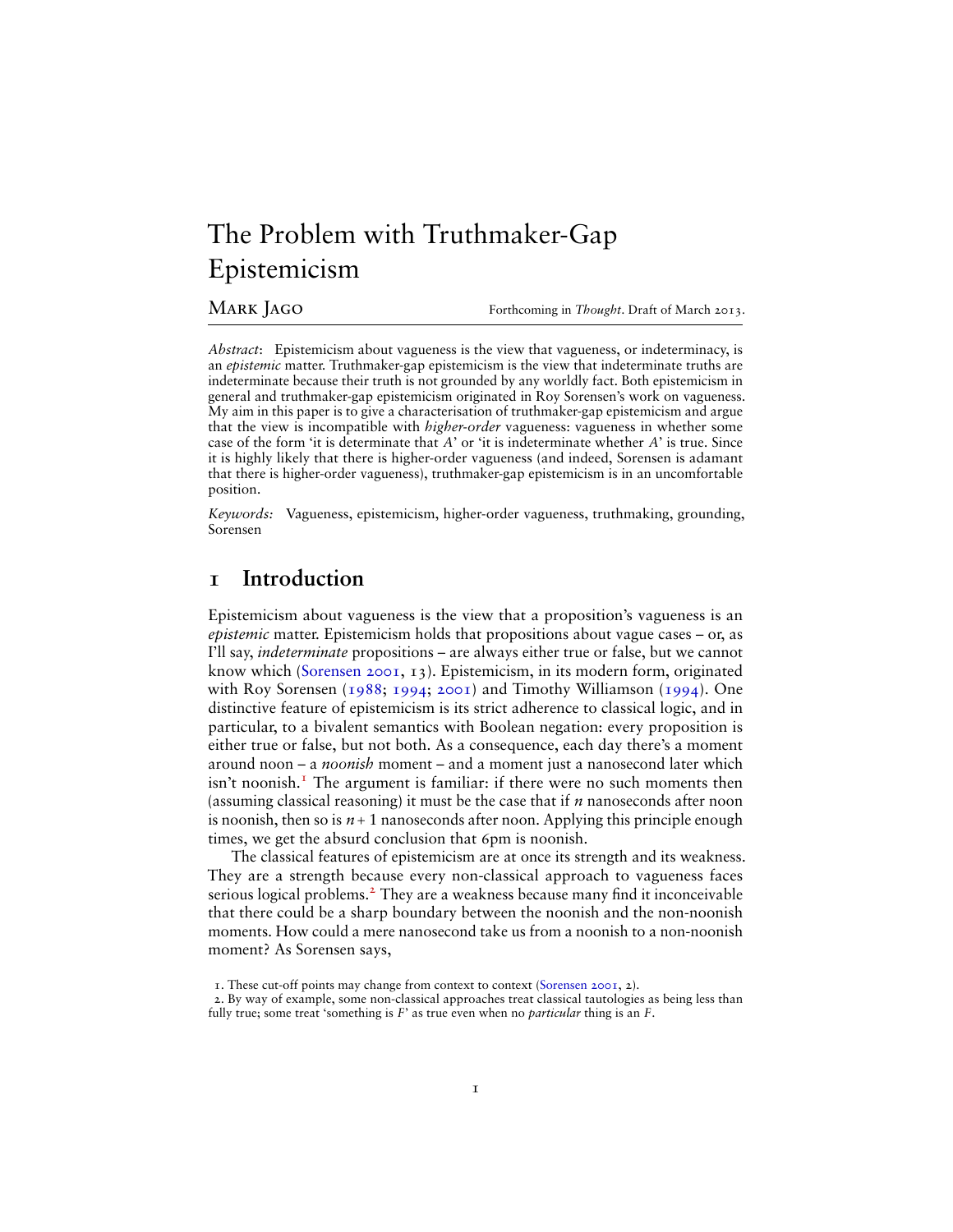many people believe the same truth-value must be assigned to sentence pairs of the form '*n* nanoseconds after noon is noonish' and '*n* + 1 nanoseconds after noon is noonish'. They dismiss that there could be a value for *n* at which the first is true and the second is false: 'What could *make* the first true and the second false?' [\(Sorensen](#page-9-0) [2001,](#page-9-0) 176)

[Sorensen](#page-9-0) [\(2001\)](#page-9-0) then offers an interesting response to this worry for epistemicists. He agrees with the objector that *nothing* could possibly make '*n* nanoseconds after noon is noonish' true and  $\gamma$  + 1 nanoseconds after noon is noonish' false. Nevertheless, he holds that, for some value of *n*, the former is true and the latter is false. For this value, '*n* nanoseconds after noon is noonish' is true but is not *made* true: it is an *ungrounded truth*. These cases constitute the indeterminate truths, on Sorensen's *truthmaker-gap* view. The view supports Sorensen's brand of epistemicism, on which indeterminate truths *absolutely* unknowable [\(2001,](#page-9-0) 12, 13, 39). If a truth has no grounding, then (at least in non-*a priori* cases) there is no way of coming to know that it is true. A belief in its truth would be similarly ungrounded – a lucky guess – and such true beliefs do not suffice for knowledge [\(Sorensen](#page-9-0) [2001,](#page-9-0) 171, 175). Indeterminate truths are absolutely unknowable *because* they are ungrounded truths.[3](#page-1-0)

My aims in this paper are to provide a characterisation of truthmaker-gap epistemicism, including some of its formal details (which Sorensen does not do), and argue that the view is incompatible with *higher-order* vagueness: vagueness in whether some case of the form 'it is determinate that *A*' or 'it is indeterminate whether *A*' is true. This conclusion is serious for an epistemicist who wants to adopt the truthmaker-gap account, for it is very plausible that there are instances of higher-order vagueness. As Williamson says,

We have as much reason to acknowledge higher-order vagueness as we have to acknowledge first-order vagueness; the difficulty of applying the higher-order classifications to a sorites series is of just the same kind as the difficulty of applying the first-order classification, which was what led us to recognize the problem of vagueness in the first place. [\(Williamson](#page-10-1) [1999,](#page-10-1) 127)

Moreover, epistemicism (in general) is perhaps the best-placed theory of vagueness to deal with higher-order vagueness. Theories which do not accept first-order sharp cutoffs nevertheless seem to be lumbered with higher-order sharp cutoffs (between degrees of truth, for example). This is often taken to be a strong argument in favour of epistemicism, but it is unavailable to the truthmaker-gap epistemicist if she also rejects higher-order vagueness. Quite aside from this point, adopting truthmaker-gap epistemicism whilst denying higher-order vagueness will leave one with an unprincipled, *ad hoc* metaphysics ([§5\)](#page-7-0). I take it to be a serious flaw of truthmaker-gap epistemicism that it cannot accommodate higher-order

<span id="page-1-0"></span><sup>3.</sup> This account is not epistemicist in the sense of a theory on which vagueness *consists* in unknowability [\(Greenough](#page-9-3) [2008,](#page-9-3) 229). Rather, on the truthmaker-gap account, vagueness consists in ungrounded truth. The unknowability of such truths is a consequence of their lack of grounding and hence a consequence, rather than the source, of their vagueness.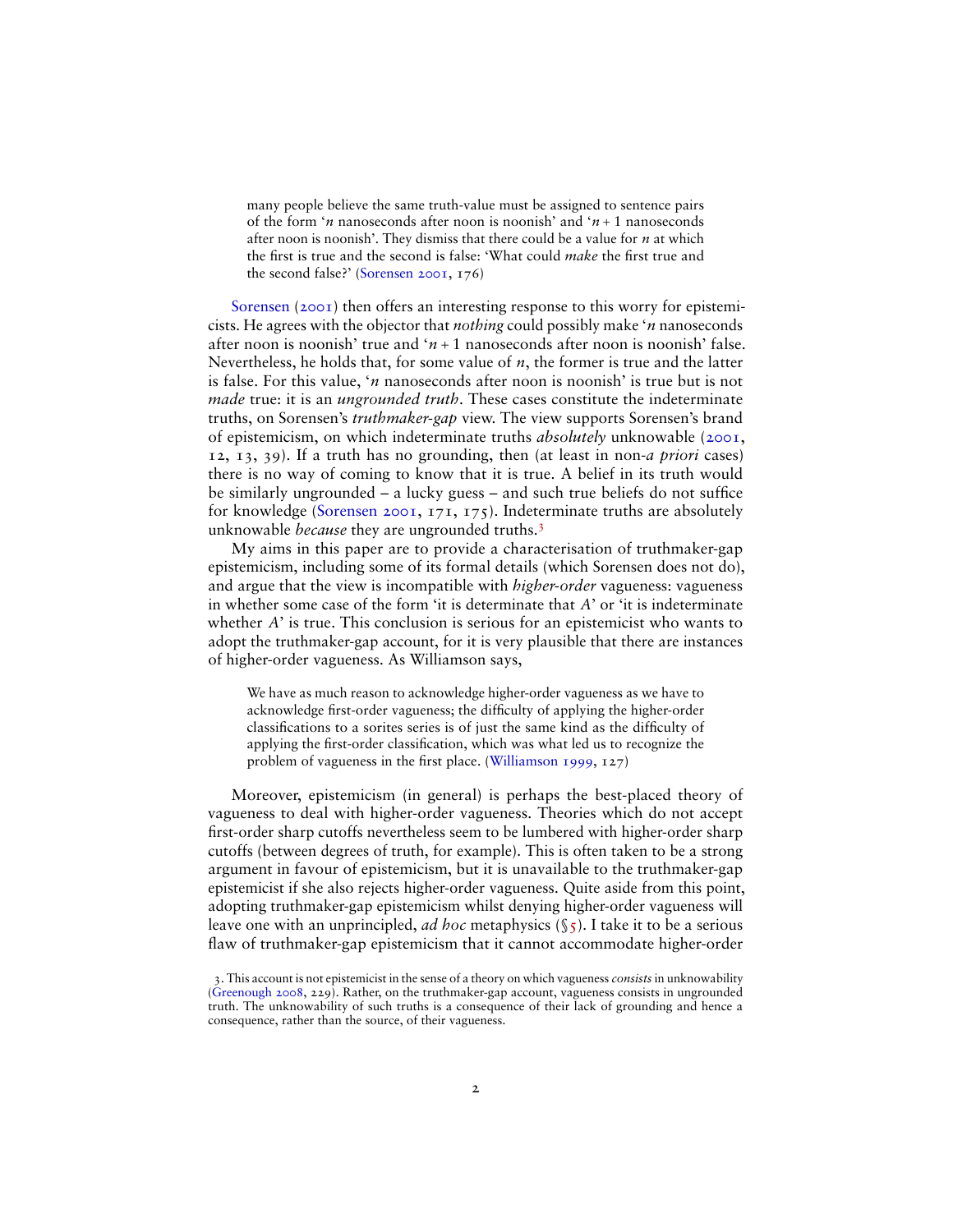vagueness. Indeed, Sorensen himself explicitly accepts that there is higher-order vagueness [\(1985;](#page-9-4) [2010\)](#page-9-5).<sup>[4](#page-2-0)</sup>

The paper will proceed as follows. In  $\S$ 2, I set out Sorensen's truthmaker-gap epistemicism in more detail. In  $\S_3$ -4, I set up the case against truthmaker-gap epistemicism, in terms of an incompatibility argument with higher-order vagueness. This constitutes the main argument of the paper. In  $\S$  5, I argue that the truthmakergap epistemicist who avoids this problem by denying higher-order vagueness is saddled with an unattractive metaphysics. [§6](#page-8-0) is a brief conclusion.

## <span id="page-2-1"></span>**2 Truthmaker-Gap Epistemicism**

In this section, I set out Sorensen's truthmaker-gap epistemicism in more detail. A truthmaker for proposition ⟨*A*⟩ provides a *ground* for that truth [\(Sorensen](#page-9-0) [2001,](#page-9-0) 165–184); a truthmaker for its negation  $\langle \neg A \rangle$  provides a ground for  $\langle A \rangle$ 's falsity. We can think of a truthmaker for  $\langle \neg A \rangle$  as being a *falsemaker* for  $\langle A \rangle$ . When a proposition has neither a truthmaker nor a falsemaker, it is an *ungrounded* proposition. A commitment of epistemicism is that such propositions nevertheless have a truth-value: each proposition is true or false, whether grounded or not. So some truths have no ground. Indeterminate truths are ungrounded in this sense; they are indeterminate *because* they are ungrounded. Such truths correspond to no fact in the world (and are not knowable *a priori*), and so are utterly unknowable: there is absolutely no epistemic access to such truths. They are *epistemic islands*  $(2001, 175-6)$  $(2001, 175-6)$ ; epistemically, 'there is no way on to the island'  $(2001, 175)$ . When a truth has a ground, by contrast, it corresponds to a fact in the world and so is at least *in principle* knowable. So by epistemicist lights, such truths are *determinate* truths.

I'll write ' $Tx(A)$ ' for '*x* is a truthmaker for  $\langle A \rangle$ '.<sup>[5](#page-2-2)</sup> To say that a proposition is ungrounded is to say that it has neither a truthmaker nor a falsemaker: ¬∃*x*(*T x*⟨*A*⟩ ∨ *T x*⟨¬*A*⟩). [6](#page-2-3) Following [Williamson](#page-10-1) [\(1999\)](#page-10-1), I'll write '△*A*' for 'it is determinate that *A*' (i.e., determinate that  $\langle A \rangle$  is true), and I'll write  $\forall A$ ' for 'it is indeterminate whether *A*' (i.e., indeterminate whether  $\langle A \rangle$  is true or false).<sup>[7](#page-2-4)</sup>

The key principles of truthmaker-gap epistemicism are then as follows:

<span id="page-2-5"></span>(1) If  $\langle A \rangle$  is indeterminate, then it is ungrounded.  $\nabla A \rightarrow \neg \exists x (Tx \langle A \rangle \vee Tx \langle \neg A \rangle)$ 

<span id="page-2-6"></span><span id="page-2-0"></span>4. Sorensen associates the existence of higher-order vagueness with the view that 'vague' is itself a vague predicate. This may or may not be the case; I do not rely on this assumption here.

<span id="page-2-4"></span><span id="page-2-3"></span>6. Note that  $\langle \neg A \rangle$  is ungrounded iff  $\langle A \rangle$  is.

<span id="page-2-2"></span><sup>5.</sup> I intend, as Sorensen does, to be completely neutral as to what kinds of entity serve as truthmakers. Note also that a truth may have many distinct truthmakers: 'there are people in India' has billions of truthmakers.

<sup>7.</sup> Other authors write ' $\Delta A$ ' for the non-factive 'it is determinate whether  $A$ ' (i.e.,  $\langle A \rangle$  is either determinately true or determinately false). It is most convenient here to use a factive determinacy operator on the model of the necessity operator ' $\Box'$ . ' $\nabla'$  is then the analogue of the contingency operator, not the possibility operator.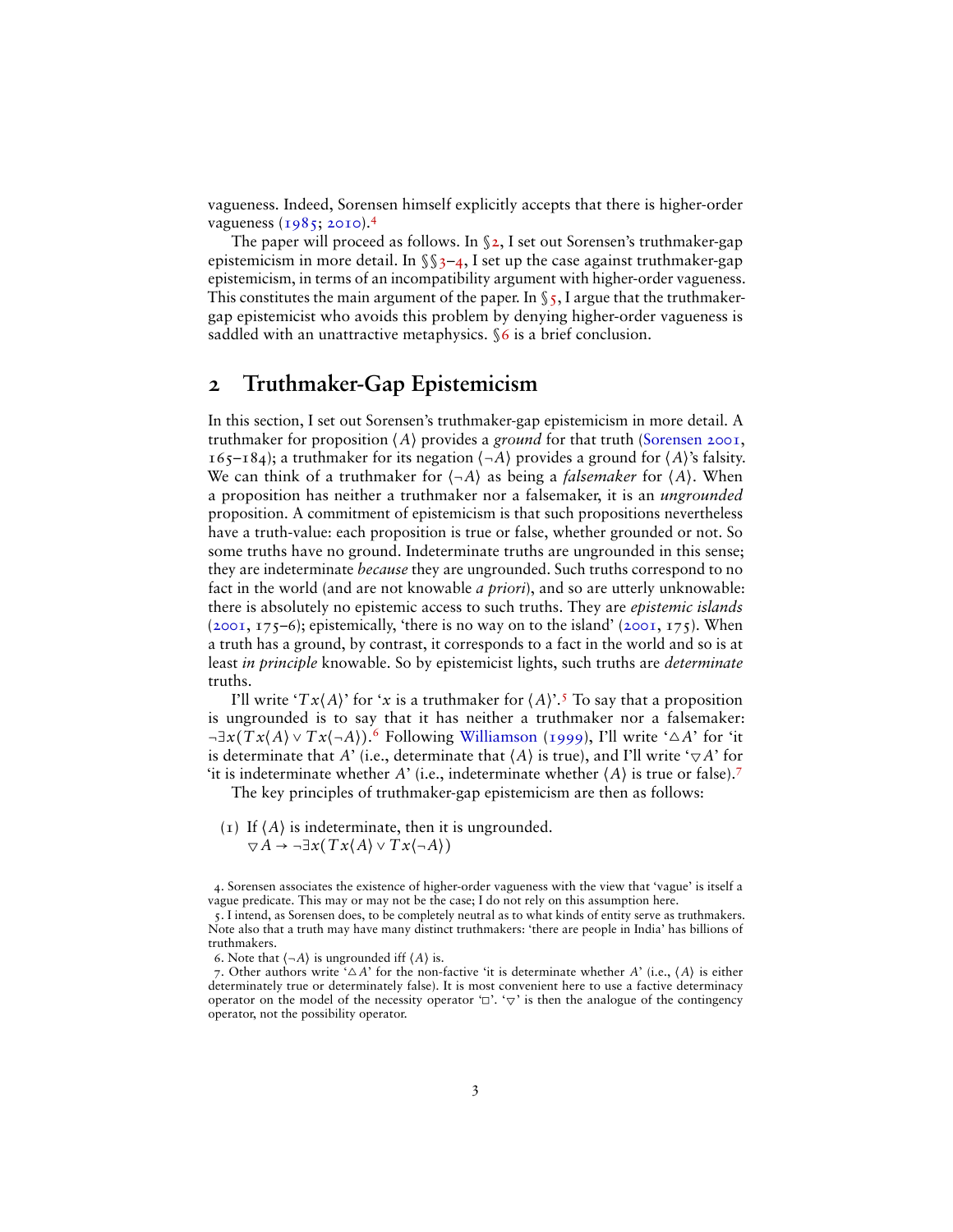(2) If ⟨*A*⟩ has a truthmaker, then it is a determinate truth.  $\exists x \, Tx \langle A \rangle \rightarrow \triangle A$ 

For a large class of propositions, we can use [\(1\)](#page-2-5) and [\(2\)](#page-2-6) as definitions of ' $\triangledown$ ' and '△'. But Sorensen holds that (at least some) *a priori* truths are ungrounded [\(2005,](#page-9-6) 716), for they need no truthmaker to be true. And yet, since they are knowable, they must (by epistemicist lights) be determinate. For such *a priori* propositions  $\langle A \rangle$ ,

<span id="page-3-1"></span>
$$
(3) A \leftrightarrow \triangle A.
$$

But for all non-*a priori* propositions,

- <span id="page-3-2"></span> $(4)$   $\nabla A \leftrightarrow \neg \exists x (Tx \langle A \rangle \vee Tx \langle \neg A \rangle).$
- <span id="page-3-3"></span> $(5) \Delta A \leftrightarrow \exists x T x \langle A \rangle$ .

As an epistemicist theory, truthmaker-gap epistemicism accepts bivalence and classical logic in general [\(2001,](#page-9-0) 8), including *conditional proof*, and so (in contrast to supervaluationism) accepts that  $A \vdash B$  iff  $\vdash A \rightarrow B$ . Sorensen allows *additions* to standard classical logic, including inference rules governing ' $\triangle$ ' and ' $\nabla$ ', as these only expand the set of valid inferences from those of classical first-order logic [\(2001,](#page-9-0) 8). But he will not allow 'deviant' logics, such as paraconsistent, relevant or intuitionistic logics, which subtract from the set of classically valid inferences [\(2001,](#page-9-0) 8–11). All classically valid inferences remain valid for the truthmaker-gap epistemicist. Because of this, truthmaker-gap epistemicism allows for true instances of ' $A \wedge \nabla A$ '.<sup>[8](#page-3-0)</sup> Whenever  $\langle A \rangle$  is indeterminate, it is either the case that  $A \wedge \nabla A$  or that  $\neg A \land \nabla A$ .

Given  $(3)$ ,  $(4)$ ,  $(5)$  and classical logic, we can establish the following principles (regardless of whether *A* and *B* are *a priori*):[9](#page-3-4)

$$
(\Delta I) \text{ If } \vdash A \text{ then } \vdash \Delta A \qquad (\nabla I) \ \nabla A \leftrightarrow \nabla \neg A
$$
\n
$$
(\Delta 2) \ \Delta(A \to B) \to (\Delta A \to \Delta B) \qquad (\nabla 2) \ \nabla A \leftrightarrow \neg \Delta A \land \neg \Delta \neg A
$$
\n
$$
(\Delta 3) \ \Delta A \to A
$$

These principles (on which the logic of ' $\triangle$ ' is a normal modal logic at least as strong as **KT**) are common to most logics of vagueness. That they are validated by truthmaker-gap epistemicism goes some way to showing that it provides a sensible logic of vagueness.

I now turn to the argument that truthmaker-gap epistemicism is incompatible with higher-order vagueness.

<span id="page-3-0"></span><sup>8.</sup> Perhaps such instances are never assertable, since they cannot be known. Nevertheless, such instances can be true.

<span id="page-3-4"></span><sup>9.</sup> The proofs are all straightforward, and so I omit them here.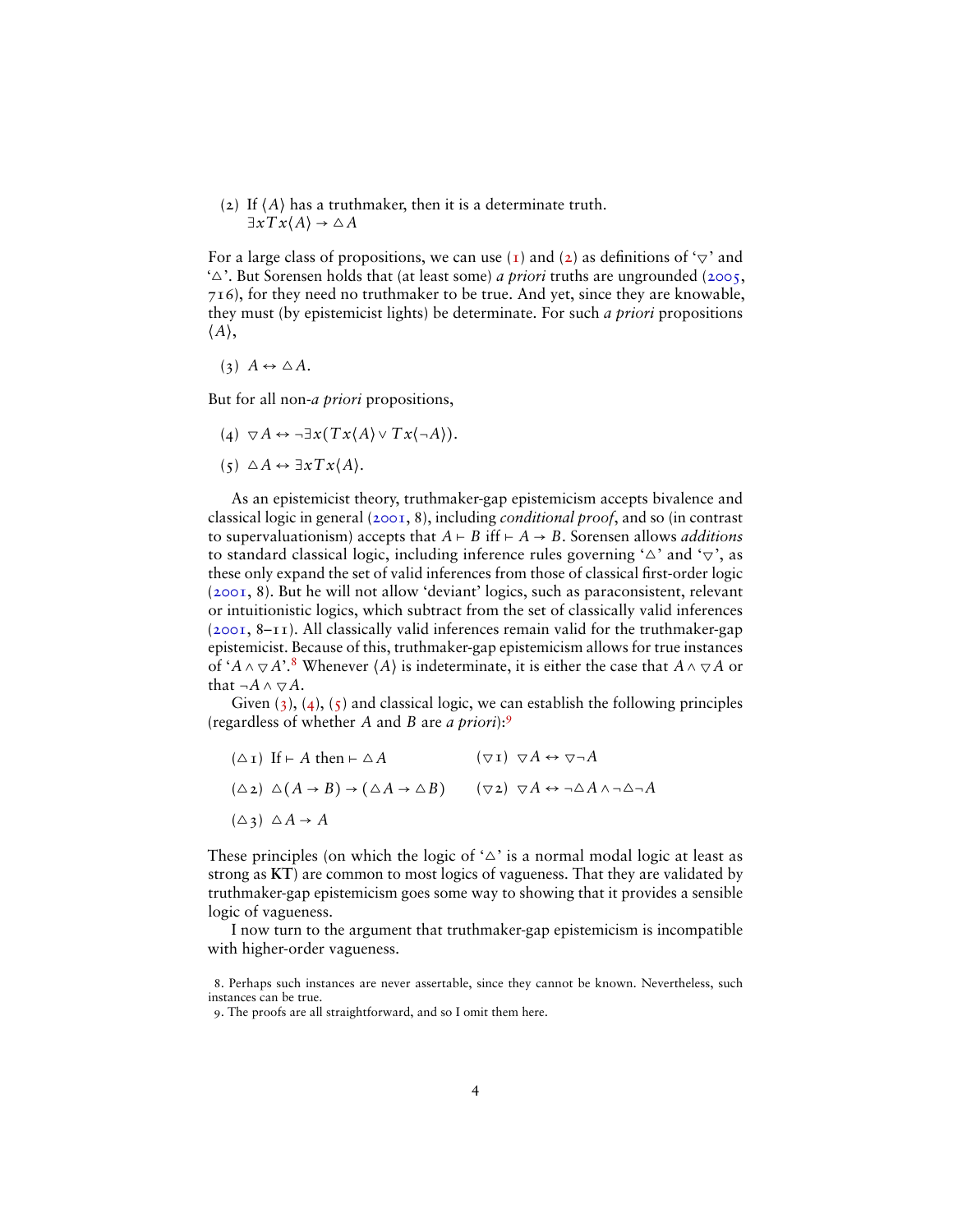#### <span id="page-4-0"></span>**3 Troubles with Higher-Order Vagueness**

My case against truthmaker-gap epistemicism will be that it is incompatible with higher-order vagueness. Higher-order vagueness is vagueness in whether some case of the form  $\triangle A$  or  $\nabla A$  holds. If first-order vagueness is vagueness in whether *x* has property *F*, then second-order vagueness is vagueness in whether it is determinate or indeterminate that x has (or lacks) F. Where first-order vagueness for 'red' gives us borderline cases of redness, second-order vagueness for 'redness' gives us borderline cases of borderline cases of redness.<sup>[10](#page-4-1)</sup> A theory that allows secondorder vagueness for a predicate '*F*' must allow instances of  $\nabla \Delta F x$ ,  $\nabla \Delta \neg F x$  and  $\nabla \nabla F \mathbf{x}$ <sup>[11](#page-4-2)</sup> In general, a theory that allows for higher-order vagueness must allow instances of  $\nabla \Delta A$  and  $\nabla \nabla A$ .

All such instances lead to absurdity within truthmaker-gap epistemicism. I'll show that truthmaker-gap epistemicism verifies the principle that whatever is determinate is *determinately* determinate:

 $(DD) \triangle A \rightarrow \triangle \triangle A$ 

It is sometimes said that this principle alone rules out higher-order vagueness. But we need to be clear just what 'ruling out' means here. A theory with (DD) as a theorem can consistently contain ' $\bigtriangledown \triangle A$ ' and ' $\bigtriangledown \bigtriangledown A$ '.<sup>[12](#page-4-3)</sup> So (DD) does not rule out higher-order vagueness on *logical consistency* grounds. Rather, (DD) rules out higher-order vagueness by drawing absurd conclusions from any instance of '▽△*A*' or ' $\forall \forall A$ '. If  $\forall \forall A$ , then it should be open whether  $\langle A \rangle$  is determinately true or indeterminate: both ' $\bigtriangledown \triangle A \wedge \triangle A'$  and ' $\bigtriangledown \triangle A \wedge \neg \triangle A'$ ' should be consistent.<sup>[13](#page-4-4)</sup> But given (DD),  $\forall \neg \triangle A$ ' is inconsistent with  $\land \triangle A'$  (for  $\forall \neg \triangle A'$ ) entails  $\land \triangle A'$ ). This is the sense in which (DD) rules out higher-order vagueness, and why (DD) 'is likely to be rejected in any plausible account of higher-order vagueness' [\(Williamson](#page-10-1)  $1999, 134$  $1999, 134$ <sup>[14](#page-4-5)</sup>

The case against truthmaker-gap epistemicism, therefore, will be that it is committed to (DD), which is incompatible (in the sense just described) with higherorder vagueness. The argument, in outline, goes as follows. Whether a truth ⟨*A*⟩

<span id="page-4-1"></span><sup>10.</sup> In such a case, it is indeterminate whether the patch is indeterminately red. It is either unsettled whether the patch is determinately or indeterminately red, or else unsettled whether the patch is determinately or indeterminately non-red. (Note that a patch is indeterminately non-red iff it is indeterminately red.)

<span id="page-4-2"></span><sup>11.</sup> Note that these are equivalent to  $\nabla \neg \Delta F x$ ,  $\nabla \neg \Delta \neg F x$  and  $\nabla \neg \nabla F x$ , respectively. The final sentence is also equivalent to  $\nabla \nabla \neg F x$  and  $\nabla \neg \nabla \neg F x$ .

<span id="page-4-3"></span><sup>12.</sup> As [Williamson](#page-10-1) [\(1999\)](#page-10-1) shows, **KT5** (=S5) is the weakest normal modal logic which permits vagueness whilst being inconsistent with higher-order vagueness. So  $KT_4$  (=S<sub>4</sub>), which is strictly weaker than **KT5**, is at least consistent with instances of higher-order vagueness. Truthmaker-gap epistemicism is at least as strong as **KT4**, but is weaker than **KT5**. My claim is that, whilst truthmaker-gap epistemicism is *logically consistent* with instances of higher order vagueness, it is nevertheless absurd to combine truthmaker-gap epistemicism with such instances.

<span id="page-4-4"></span><sup>13.</sup> This is not the case in every account vagueness, since some accounts deny that ' $\nabla A \wedge A'$ ' can ever be true. But truthmaker-gap epistemicism is committed to such instances by its adherence to classical bivalence.

<span id="page-4-5"></span><sup>14.</sup> Indeed, [Sorensen](#page-9-5) [\(2010,](#page-9-5) 399) *explicitly* rejects the principle ' $\nabla \nabla A \rightarrow \nabla A'$ , which is entailed by  $(DD)$ .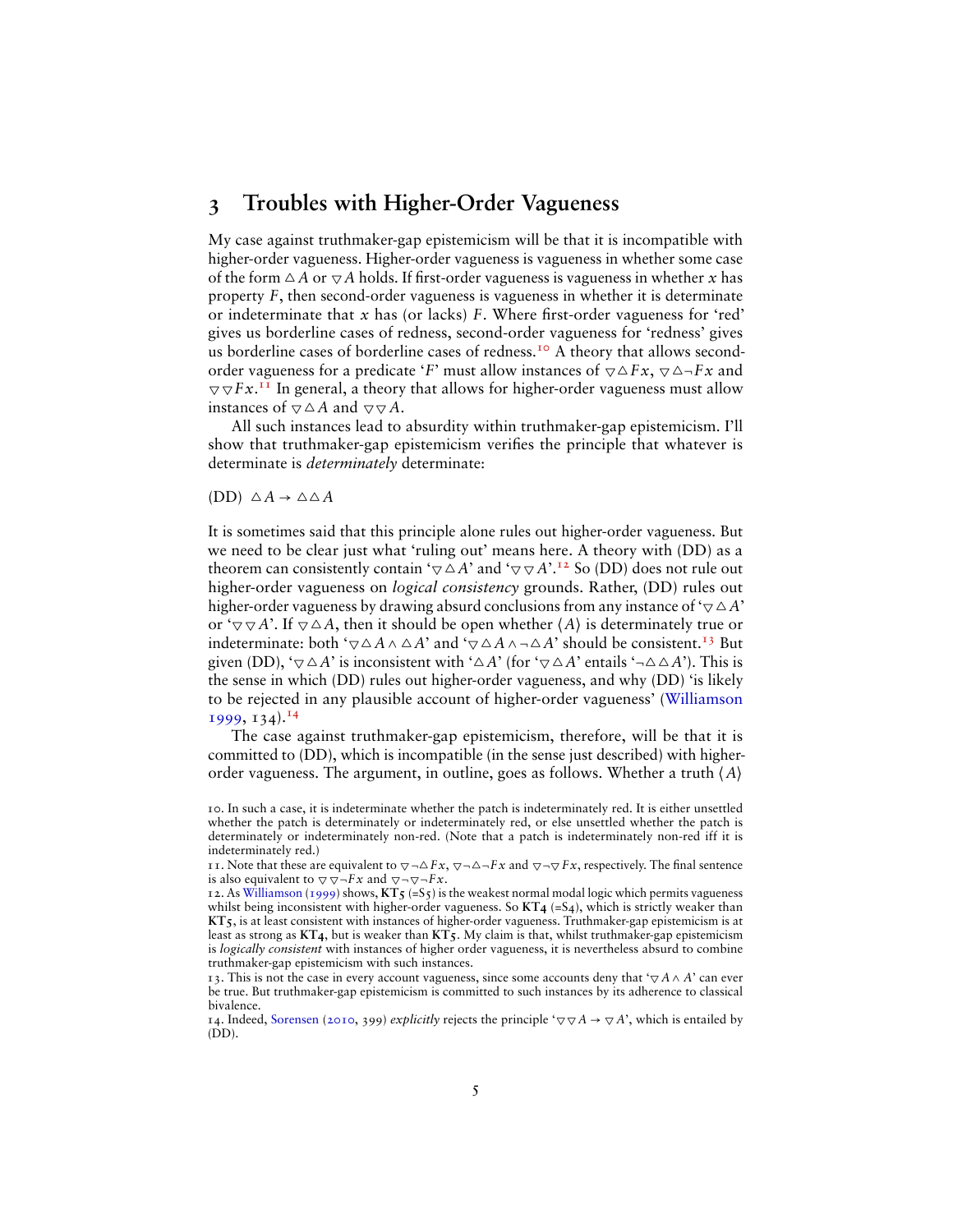is determinate or indeterminate turns on the *existence* of a truthmaker for ⟨*A*⟩, according to truthmaker-gap epistemicism. But existence is always a determinate matter, and whether some entity is a truthmaker for ⟨*A*⟩ is likewise always a determinate matter, according to truthmaker-gap epistemicism. Or so I claim: I'll argue for each of these premises in detail below. If we grant them, then it is always determinate whether a truthmaker for ⟨*A*⟩ exists. If ⟨*A*⟩ in fact has a truthmaker, then it is determinate that ⟨*A*⟩ has a truthmaker. But, given the truthmaker-gap analysis of determinacy, it follows that if  $\langle A \rangle$  is determinate, it is determinately determinate: if  $\triangle A$  then  $\triangle \triangle A$ , just as (DD) says. My aim in the next section, therefore, is to show that truthmaker-gap epistemicism is indeed committed to the two premises required by this argument.

#### <span id="page-5-0"></span>**4 The Incompatibility Argument**

My aim in this section is to establish the two claims made at the end of the previous section, that according to truthmaker-gap epistemicism:

(DE) Existence is always a determinate matter:  $x$  exists  $\rightarrow \Delta x$  exists.

(DT) Truthmaking is always a determinate matter:  $Tx\langle A \rangle \rightarrow \Delta Tx\langle A \rangle$ .

The argument for (DE) is simple. Take any existential statement  $\langle x \text{ exists} \rangle$ . Trivially, it depends for its truth on the existence of *x*. If *x* exists, then  $\langle x \rangle$  exists) is true and, moreover, is true *in virtue* of *x*'s existence. In other words, the very entity that witnesses the truth of  $\langle x \rangle$  exists) is a truthmaker for that truth. These are paradigm cases of truthmaking. So, if *x* exists then ⟨*x* exists⟩ has a truthmaker. But if  $\langle x \rangle$  exists) has a truthmaker, then  $\langle x \rangle$  exists) is determinately true (according to truthmaker-gap epistemicism) and hence it is determinate that *x* exists. So if *x* exists, then it is determinate that *x* exists, just as (DE) says.

The argument for (DT) requires a little more argument. In outline, the case is this. First, if *x* is a truthmaker for  $\langle A \rangle$  then, necessarily, *x* is a truthmaker for  $\langle A \rangle$ if *x* exists:

<span id="page-5-1"></span>(6)  $Tx\langle A\rangle \rightarrow \Box(x \text{ exists } \rightarrow Tx\langle A\rangle)$ 

Second, whatever is a necessary truth is a determinate truth:

<span id="page-5-2"></span> $(7)$   $\Box A \rightarrow \triangle A$ 

I'll argue below that truthmaker-gap epistemicism is committed to both [\(6\)](#page-5-1) and [\(7\)](#page-5-2). If so, we can argue for (TM) as follows. Assume that  $Tx(A)$ . By [\(6\)](#page-5-1), we have  $\Box(x \text{ exists } \rightarrow Tx \langle A \rangle)$  and so, by [\(7\)](#page-5-2), we have  $\Delta(x \text{ exists } \rightarrow Tx \langle A \rangle)$ . Given ( $\Delta z$ ), this entails that  $\Delta x$  exists  $\rightarrow \Delta Tx \langle A \rangle$ . Given our assumption that  $Tx \langle A \rangle$ , we infer that *x* exists and hence, by (DE),  $\Delta x$  exists. *Modus ponens* on the previous result then gives us  $\Delta Tx \langle A \rangle$ . Discharging the assumption, we have shown that if  $Tx\langle A \rangle$  then  $\triangle Tx\langle A \rangle$ , just as (DT) says.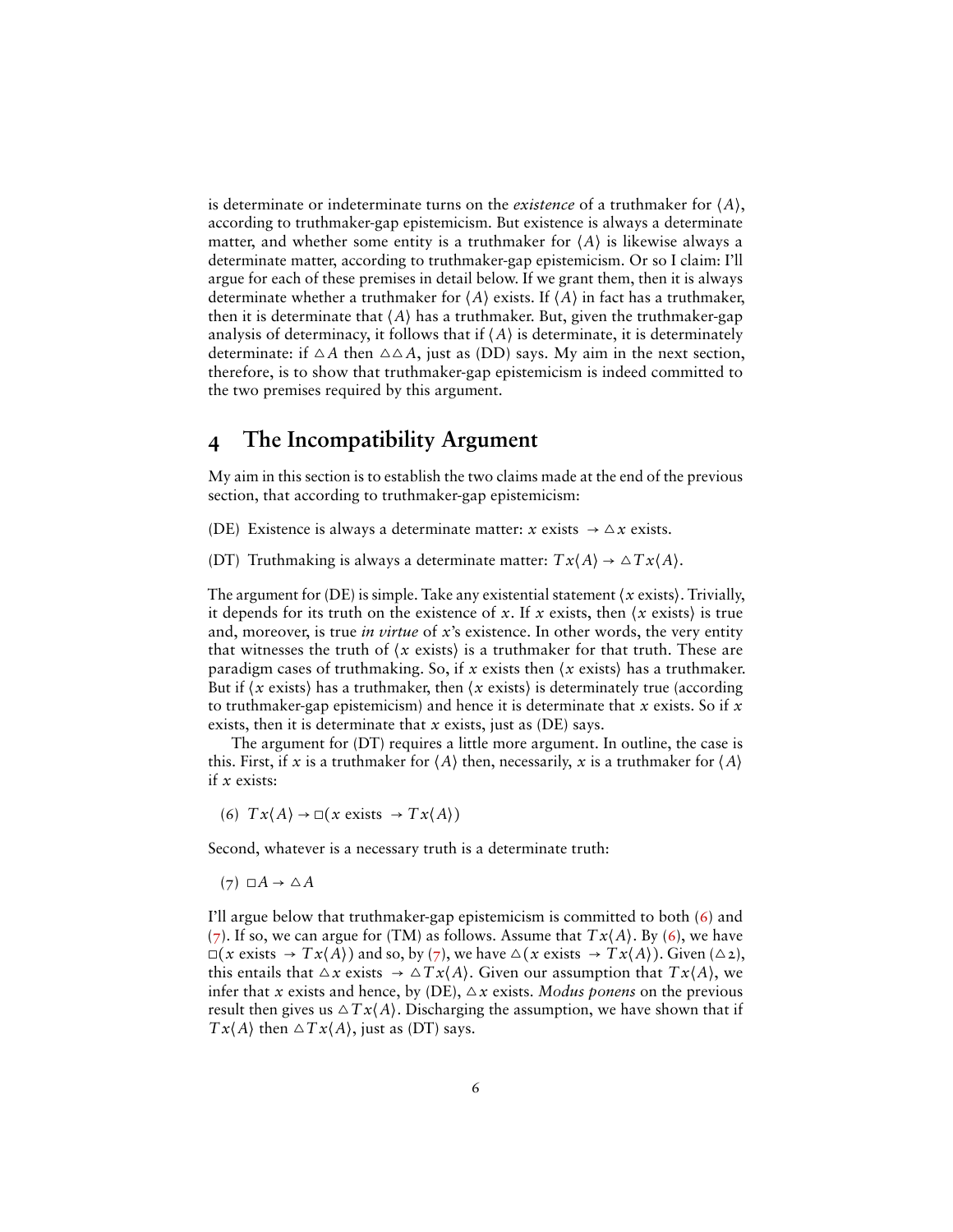Why should a truthmaker-gap epistemicist accept [\(6\)](#page-5-1)? One reason is that it captures (part of) what most philosophers mean by *truthmaking*. [15](#page-6-0) As [Rodriguez-](#page-9-7)[Pereyra](#page-9-7) [\(2006a,](#page-9-7) 188) notes, [\(6\)](#page-5-1) is accepted by the majority of truthmaker theorists, including [Armstrong](#page-9-8) [\(2004,](#page-9-8) 5), Cameron [\(2008,](#page-9-9) 28; [2007,](#page-9-10) 413, 421), [Fox](#page-9-11) [\(1987,](#page-9-11) 189), [Lewis](#page-9-12) [\(2003,](#page-9-12) 28), [Restall](#page-9-13) [\(1996,](#page-9-13) 332) and [Rodriguez-Pereyra](#page-9-14) [\(2006b,](#page-9-14) 332). Since truthmaker-gap epistemicism is supposed to appeal to the *standard* use of 'truthmaker', this is some (but clearly not conclusive) evidence in favour of [\(6\)](#page-5-1).

One might try to resist [\(6\)](#page-5-1) by holding that the truth of a proposition depends on both the existence of a truthmaker *and* the way that truthmaker is. The truthmaker for ⟨Boris is fat⟩, on this view, is just Boris himself. But whether ⟨Boris is fat⟩ is true depends not only on Boris existing, but also on whether he is fat. Boris may exist and yet not be fat, in which case, he would not be a truthmaker for ⟨Boris is fat). In general, on the view under consideration, whether some  $x$  is a truthmaker for  $\langle A \rangle$  depends (in part) on how x is and so (in general) the truthmaking relation will not hold of necessity.

The truthmaker-gap epistemicist cannot accept this notion of truthmaking. The view holds that Boris counts as a truthmaker for ⟨Boris is fat⟩ (according to world  $w$ ) just in case he is fat (according to world  $w$ ). But now suppose that Boris *is* fat. Then, on the view just sketched, Boris counts as a truthmaker for ⟨Boris is fat⟩. According to truthmaker-gap epistemicism, therefore, ⟨Boris is fat⟩ is *determinately* true (since it has a truthmaker). Discharging the assumption, we have show that: if Boris is fat, then it is determinate that Boris is fat. But a truthmaker-gap epistemicist cannot accept this conclusion, for she must allow for the possibility that Boris is fat but indeterminately so. Consequently, the truthmaker-gap epistemicist has to reject the view of truthmaking just sketched: she must accept that the relationship between truthmaker and proposition is a necessary one. In other words, she must accept [\(6\)](#page-5-1).

Why should a truthmaker-gap epistemicist accept  $(7)$ ? [Sorensen](#page-9-0) [\(2001,](#page-9-0) 173–4, 176) holds that non-*a priori* ungrounded truths are counterexamples to Bigelow's [\(1988\)](#page-9-15) and Lewis's [\(1999\)](#page-9-16) principle that *truth supervenes on being*. Sorensen calls such propositions *epistemic islands*: 'there is no access to [their] truth via a truthmaker' and so 'one cannot have objectively justified true belief[s]' in such propositions  $(2001, 175)$  $(2001, 175)$ . This failure of supervenience (of the truths on the facts) entails that there are two possible worlds, alike with respect to the facts, which differ with respect to the truths. More precisely, for any borderline-*F* case *x*, there are possible worlds  $w$  and  $w'$  alike with respect to the facts such that  $x$  is  $F$ according to *w* but non-*F* according to *w*′ . The borderline between the *F*s and the non-*F*s shifts *groundlessly* between *w* and *w*′ , according to Sorensen: it falls here or there but could easily have fallen elsewhere, even with all the worldly facts held constant. So if  $x$  is a borderline  $F$  (i.e., it's indeterminate whether  $x$  is  $F$ ), then it could have been *F* and could have been non-*F* (without any of the worldly

<span id="page-6-0"></span><sup>15.</sup> By 'truthmaker for ⟨*A*⟩', [Fox](#page-9-11) [\(1987,](#page-9-11) 189) means 'something *whose very existence* entails *A*'; [Lewis](#page-9-12) [\(2003,](#page-9-12) 28) means an entity *x* such that 'every world where [*x*] exists is a world where [*A*] is true'; and [Restall](#page-9-13) [\(1996,](#page-9-13) 332) means '[*x*] exists, and it is impossible that [*x*] exist without *A*'. [Rodriguez-Pereyra](#page-9-14) [\(2006b,](#page-9-14) 961–2) argues that [\(6\)](#page-5-1) must be true, 'otherwise, how could the proposition be true *in virtue of* the alleged truthmaker?'.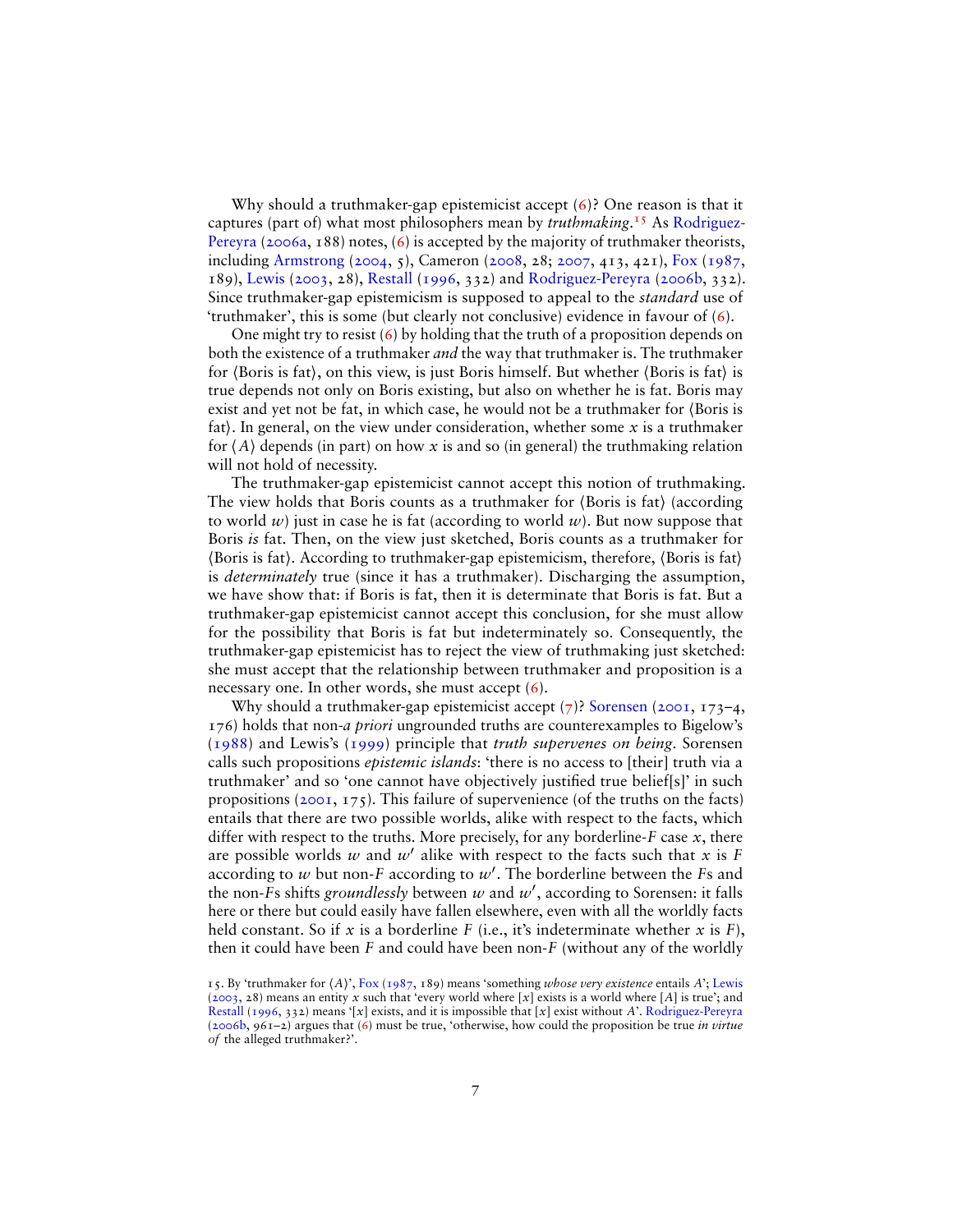facts changing). The point generalises. If it is indeterminate whether *A*, then ⟨*A*⟩'s truth-value depends on where some particular borderline falls, but where that borderline falls is not itself fixed by the facts. That ungrounded borderline could have fallen elsewhere without the worldly facts changing, in such a way as to affect  $\langle A \rangle$ 's truth-value: hence it is possible that *A* and also possible that  $\neg A$ . Consequently,  $\nabla A \rightarrow (\Diamond A \land \Diamond \neg A)$ . Contraposing, we have  $(\Box \neg A \lor \Box A) \rightarrow \neg \nabla A$ . Since '□' is factive, we have  $\Box A \rightarrow (A \land \neg \nabla A)$  and hence  $\Box A \rightarrow \triangle A$ , just as [\(7\)](#page-5-2) says.

A truthmaker-gap epistemicist must accept  $(6)$  and  $(7)$ , and consequently is committed to (DT), as well as to (DE). The argument from (DT) and (DE) to (DD), sketched in  $\S$ 3, is then as follows. Assume  $\triangle A$ . Given truthmakergap epistemicism,  $\langle A \rangle$  has a truthmaker *t*, i.e.  $T t \langle A \rangle$ . Then (DT) entails that  $\triangle T t \langle A \rangle$  and, since *t* exists, (DE) entails that  $\triangle t$  exists. From  $\triangle T t \langle A \rangle \wedge \triangle t$  exists we infer that  $\Delta(Tt\langle A\rangle \wedge t$  exists).<sup>[16](#page-7-1)</sup> Given truthmaker-gap epistemicism, the embedded ' $T t$ ⟨*A*⟩ ∧ *t* exists' entails ' $\triangle A$ ' and so we infer from  $\triangle(T t \langle A \rangle \wedge t$  exists) to  $\triangle \triangle A$ .<sup>[17](#page-7-2)</sup> Discharging the assumption, we have shown that, if  $\triangle A$  then  $\triangle \triangle A$ , just as (DD) says. So truthmaker-gap epistemicism is indeed committed to (DD) and hence is incompatible with higher-order vagueness.

# <span id="page-7-0"></span>**5 Denying Higher-Order Vagueness**

Truthmaker-gap epistemicism is committed to  $(DD)$  ( $\frac{1}{4}$ ), which rules out higherorder vagueness  $(\S_3)$ : it is absurd to combine truthmaker-gap epistemicism with instances of higher order vagueness. As I argued in  $\S$ I, this is a serious cost for Sorensen's general project of analysing vagueness in terms of *absolute* unknowability. Without truthmaker-gap epistemicism in play, Sorensen loses his explanation of why indeterminate truths are absolutely unknowable. An epistemicist must then say that *something* makes '*n* nanoseconds after noon is noonish' true and ' $n + 1$  nanoseconds after noon is noonish' false. Explaining what could possibly do this is a serious challenge for epistemicism. Perhaps epistemicism is plausible; perhaps not. The point here is that the epistemicist is left with the heavy burden of explaining what makes '*n* nanoseconds after noon is noonish' true and '*n* + 1 nanoseconds after noon is noonish' false for some value of *n*.

What if an epistemicist, faced with this worry, wishes to adopt truthmaker-gap epistemicism whilst rejecting higher-order vagueness?<sup>[18](#page-7-3)</sup> She will then hold that there can be no instance of  $\nabla \Delta A$  or  $\nabla \nabla A$ , and so (DD) will be rendered trivially true and hence unproblematic. Consequently, this move avoids the argument I've given above. Yet the move is not a good option, as I'll argue for the remainder of this section.

<span id="page-7-1"></span><sup>16.</sup> The inference is from ' $\Delta(A \wedge B)$ ' to ' $\Delta A \wedge \Delta B$ ', which holds in any normal modal logic and *a fortiori* holds according to truthmaker-gap epistemicism, given  $(\Delta \tau)$  and  $(\Delta z)$ .

<span id="page-7-2"></span><sup>17.</sup> The inference is from *A* ⊢ *B* and ' $\triangle A$ ' to ' $\triangle B$ ', which again follows from ( $\triangle$ 1) and ( $\triangle$ 2).

<span id="page-7-3"></span><sup>18.</sup> This would be a somewhat strange move, since epistemicism is perhaps the best-placed theory of vagueness to accept higher-order vagueness  $(\S_1)$ .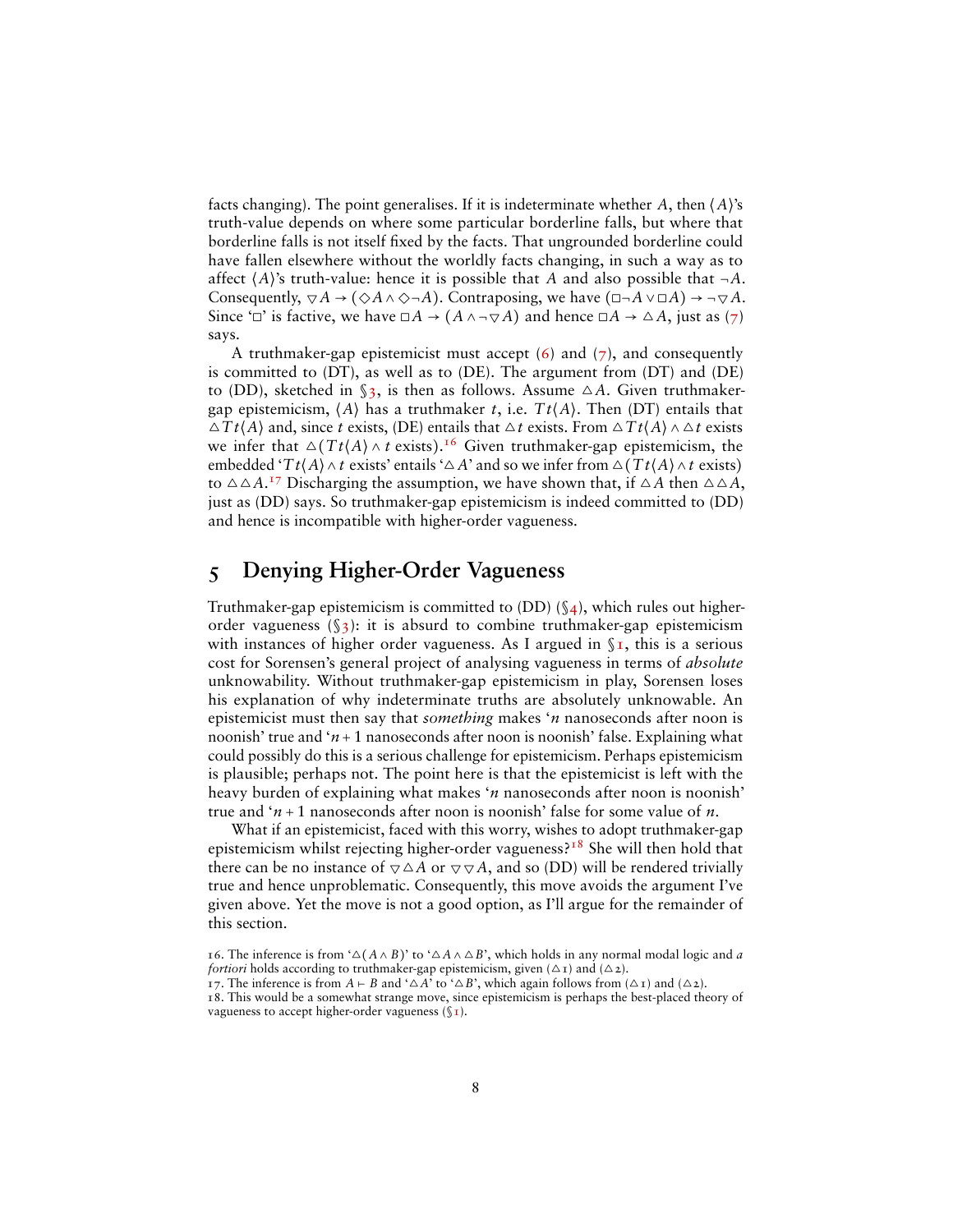In accepting first-order but not higher-order vagueness, one accepts a logic of ' $\triangle$ ' at least as strong as  $KT_5$  [\(Williamson](#page-10-1) [1999\)](#page-10-1) and hence accepts the (E) principle:

$$
(E) \neg \triangle A \rightarrow \triangle \neg \triangle A
$$

In terms of truthmaker-gap epistemicism, this says that for every lack of a truthmaker, the statement of that lack of truthmaker must *itself* have a truthmaker:

$$
(8) \quad \exists x \, Tx \langle A \rangle \rightarrow \exists y \, G \, y \langle \neg \exists x \, Tx \langle A \rangle \rangle
$$

Consequently, every true statement concerning the existence or non-existence of a truthmaker must itself have a truthmaker. Questions of the existence or non-existence of *facts* cannot go ungrounded.

What kind of general metaphysical view could support this claim? Presumably, the world of facts permits gaps with respect to the facts about Boris (according to truthmaker-gap epistemicism) because of the kind of physical being Boris is. In contrast to the number 1, or the set  $\{\emptyset, \{\emptyset\}\}\$ , for instance, Boris can possess properties indeterminately and so the worldly facts may fail to answer certain meaningful questions about Boris. What goes for Boris goes for any other physical particulars and, presumably, also for physical events, physical qualities and so on. The picture would seem to be that there may be gaps in the facts concerning *any* physical entity. But not so, on the view under consideration: the one exception being facts about the physical facts themselves, which permit no gaps.[19](#page-8-1) This single exception to the general rule looks *ad hoc*. What is it about the nature of physical facts, as opposed to the natures of other physical entities, that permits no gaps in the facts about those entities? I don't see that any answer can be given. The worry becomes even more pressing if we think of physical facts as being *composed* of physical particulars and properties [\(Armstrong](#page-9-8) [2004\)](#page-9-8). If there may be fact-gaps concerning physical particulars and properties, then surely there may also be fact-gaps concerning entities comprised of physical particulars and properties (including facts). But not so, on the view under consideration.

To my mind, that makes the higher-order-vagueness-denying version of truthmaker-gap epistemicism an unappealing position to hold (even if it is in general plausible to deny that there is higher-order vagueness, which I doubt). This is, however, the only available version of truthmaker-gap epistemicism  $(\mathcal{S}_4)$ . That's sufficient reason to reject truthmaker-gap epistemicism.

#### <span id="page-8-0"></span>**6 Conclusion**

Truthmaker-gap epistemicism tries to explain how there can be precise but unknowable cut-offs. For some *n*, '*n* nanoseconds after noon is noonish' is true whilst  $n+1$  nanoseconds after noon is noonish' is false. This can be so, according

<span id="page-8-1"></span><sup>19.</sup> Note that we have to think of these facts as *physical* entities, in order for them to play the right kind of worldly grounding role.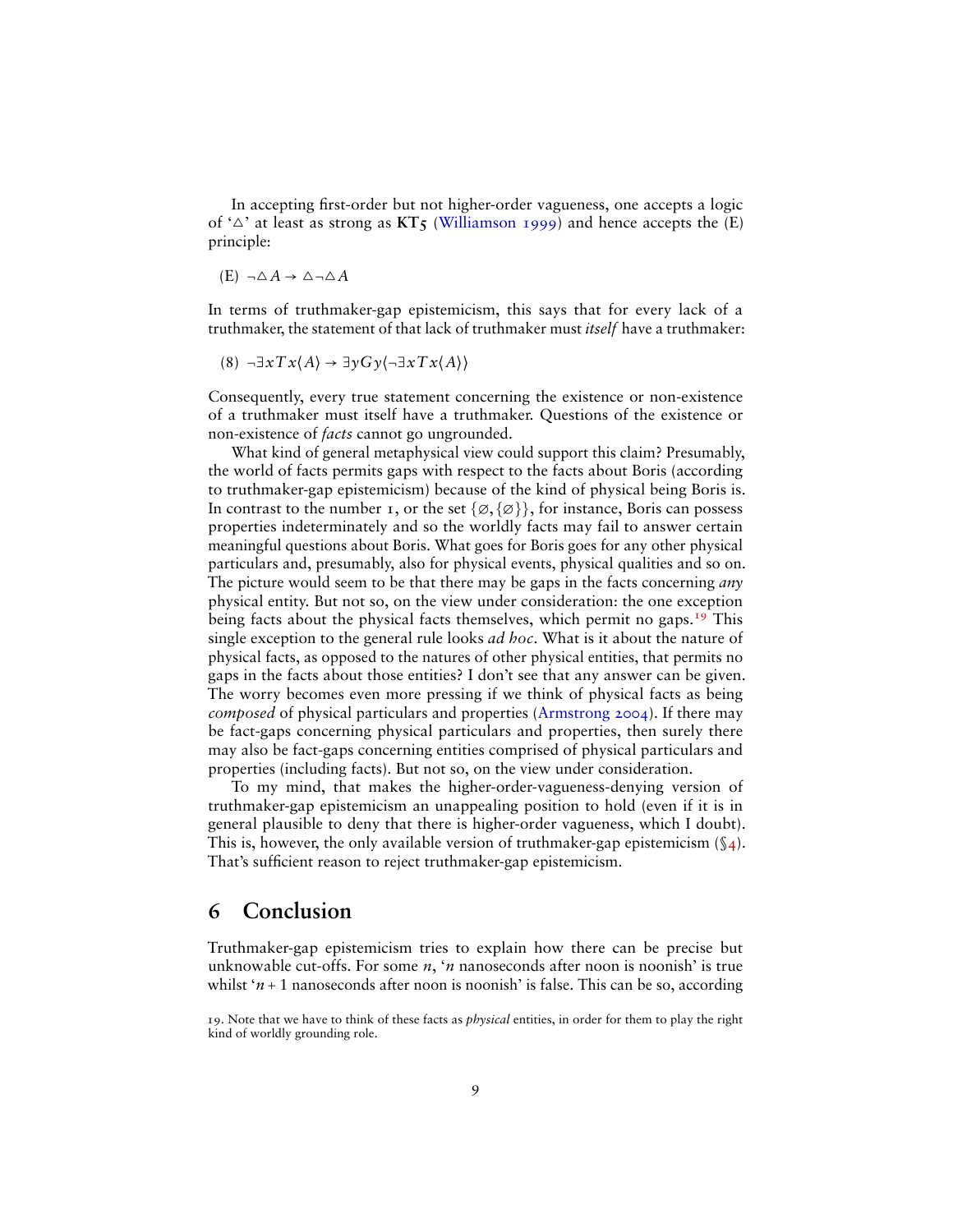to truthmaker-gap epistemicism, because '*n* nanoseconds after noon is noonish' is an ungrounded truth.

But truthmaker-gap epistemicism is incompatible with higher-order vagueness: any instance of higher-order vagueness leads to absurdity within the truthmakergap epistemicist's theory  $(\S_4)$ . This is a blow for Sorensen, who is explicit that there *are* instances of higher-order vagueness. The objection is not merely *ad hominem*, for it is highly plausible that Sorensen is correct in accepting higherorder vagueness. But even if not, truthmaker-gap epistemicism does not sit well with the denial of higher-order vagueness  $(\xi_5)$ . So either way, truthmaker-gap epistemicism is not a tenable analysis of vagueness.

#### **References**

<span id="page-9-8"></span>Armstrong, D. (2004). *Truth and Truthmakers*, Cambridge University Press, Cambridge.

<span id="page-9-15"></span>Bigelow, J. (1988). *The reality of numbers: A physicalist's philosophy of mathematics*, Oxford University Press, Oxford.

<span id="page-9-10"></span>Cameron, R. (2007). How to be a truthmaker maximalist, *Nous* 42(3): 410–421.

<span id="page-9-9"></span>Cameron, R. (2008). Truthmakers and necessary connections, *Synthese* 161(1): 27–45.

<span id="page-9-11"></span>Fox, J. (1987). Truthmaker, *Australasian Journal of Philosophy* 65(2): 188–207.

<span id="page-9-3"></span>Greenough, P. (2008). Indeterminate truth, *Midwest Studies In Philosophy* 32(1): 213–241.

- <span id="page-9-16"></span>Lewis, D. (1999). A world of truthmakers?, *Papers in Metaphysics and Epistemology*, Cambridge University Press, pp. 215-220.
- <span id="page-9-12"></span>Lewis, D. (2003). Things qua truthmakers, in H. Lillehammer and G. Rodriguez-Pereyra (eds), *Real Metaphysics*, Routledge, London, pp. 25–38.
- <span id="page-9-13"></span>Restall, G. (1996). Truthmakers, entailment and necessity, *Australasian Journal of Philosophy* 74(2): 331–40.
- <span id="page-9-7"></span>Rodriguez-Pereyra, G. (2006a). Truthmakers, *Philosophy Compass* 1(2): 186–200.
- <span id="page-9-14"></span>Rodriguez-Pereyra, G. (2006b). Truthmaking, entailment, and the conjunction thesis, *Mind*  $115(460): 957-982.$
- <span id="page-9-4"></span>Sorensen, R. (1985). An argument for the vagueness of 'vague', *Analysis* 45(3): 134–137.
- <span id="page-9-1"></span>Sorensen, R. (1988). *Blindspots*, Oxford University Press, New York.
- <span id="page-9-2"></span>Sorensen, R. (1994). A thousand clones, *Mind* 103(409): 47–54.
- <span id="page-9-0"></span>Sorensen, R. (2001). *Vagueness and Contradiction*, Oxford University Press, Oxford.
- <span id="page-9-6"></span>Sorensen, R. (2005). A reply to critics, *Philosophy and Phenomenological Research*  $71(3): 712 - 728.$
- <span id="page-9-5"></span>Sorensen, R. (2010). Borderline hermaphrodites: Higher-order vagueness by example, *Mind* 119(474): 393-408.